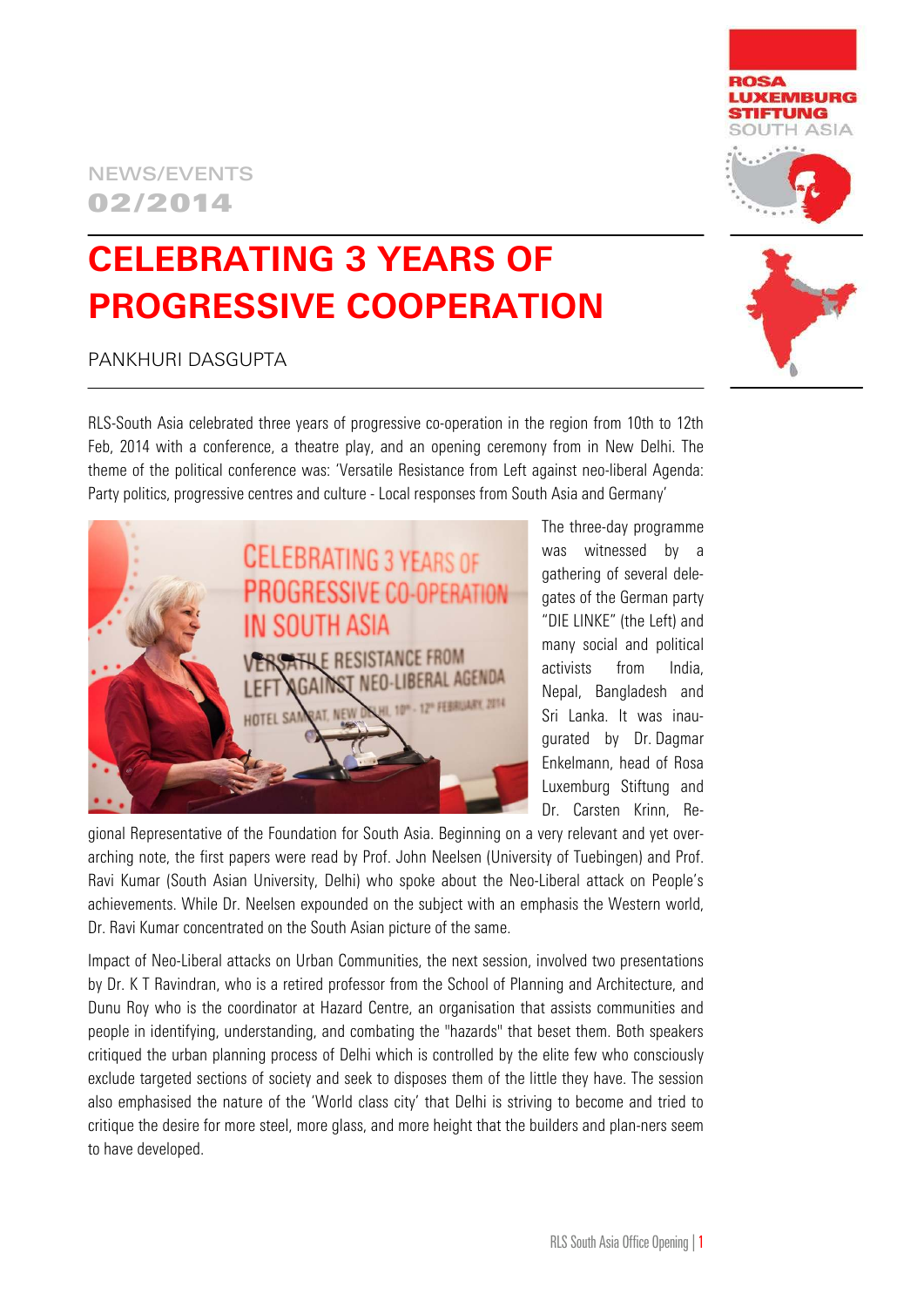In the evening, a play based on the letters, writings and views of Rosa Luxemburg was performed for the participants. It was introduced by Stephan Krull (chairperson of RLS Lower-Saxony), who gave a short introduction to Rosa Luxemburg's life and threw some light on



why she is important for the foundation as a symbolic icon. The play connected the life and times of Rosa with the current state of politics in India through a young student couple and their leftist group who are trying to find space for their ideas and their desire to make a change. As they read through the writings of Rosa: letters from prison, communication from travels and analytical works, the character of Rosa, the worker, the analyst, the revolutionary, the dreamer and the lover opened up before the audience. All this while, Rosa herself was present throughout the play in person, thus going back and forth in time and proving that Rosa remains as relevant today as she was in her time. It was written and directed by Noor Zaheer who is a cultural activist, researcher and actor.

Next day began with a session that juxtaposed presentations from organised left and non-party left. Ulrike Detjen from DIE LINKE, North Rhine Westphalia presented on Left Urban Resistance in a metropolitan German city, informing us of the valuable contributions of the members of DIE LINKE in Cologne Council. She explained how DIE LINKE had been successful in getting important programmes such as 'electricity for all', 'sports for all', 'accommodation is a human right' etc. passed in the council. Amarjeet Kaur from Communist party of India then shared with the participants some points about the Scope of Left in a shrinking political space at the local level. These presentations were followed by a response from Gautam Mody, General Secretary, NTUI who pondered about the link between a person as a worker and a person as a citizen because of different discourses that these terms fall under.



The session on Media and Cultural means to respond included the presentation- Stimulating Debate with Art- Model and Photographyby Peter Schmidt who explained the political and economic context behind his art exhibition at the venue, making it even more interesting for the participants. Miniature models of workers who occupy office spaces after the 'usual workers' are gone formed his first presentation 'Putzmunter'

(literally translated as: 'spirited clean' - meaning: "as fresh as a daisy"). Models of men women cleaning desks, corridors, toilets etc. in the afterhours introduced the onlookers to a very original and refreshing form of art while also cajoling them to look beyond what is easily visible. He emphasised that these were very rarely ever counted as 'colleagues' in big firms and he spent

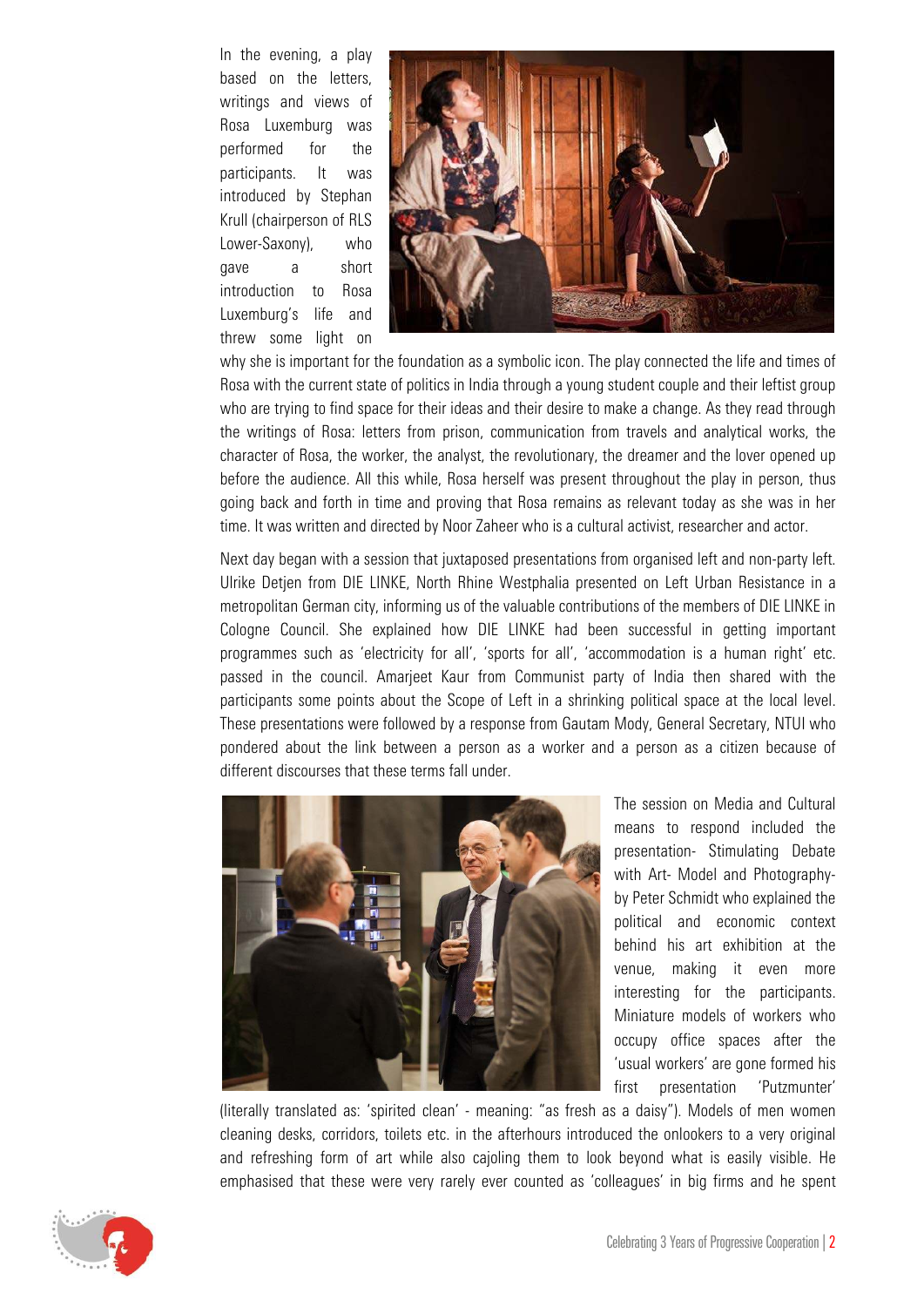extensive time with them trying to portray their life in his models. His second exhibition 'Ein Eurojob' subtly critiqued the banal nature of one euro jobs in Germany by showing aspect from the lives of one euro job workers. Since the concept of one euro jobs is not known widely in India, this exhibition especially interested the Indian audiences.

In the next presentation titled 'Scope of Left in a Shrinking political Space- the case of Shimla Municipality, Himachal Pradesh Tikender Singh Panwar shared his personal experiences as the Deputy Mayor of Shimla and as a member of Communist Party of India, Marxist. He engaged the audience with interesting anecdotes from his constituency and spoke about the contradiction of belonging to the left while being part of the government.

The following session, titled Modern means of communication (media), included Mr Roshan Nair from Awaaz.de and Mr Raghu Mainali from Creative Media Group, Nepal as speakers. Mr Mainali spoke about the importance of community radio in Nepal and his own experiments with the medium. Mr Mainali



demonstrated the information channels in the society and how this information can be further distributed. Mr Nair, then, explained his organisation's work with farmers and technology in rural India, where they are innovatively using cell phones as a key instrument in various aspects of people's life. Mr Paresh Chandra, research scholar at Delhi University and the discussant of the session picked up from where the two speakers left off and talked about the role of Media and Communication in left struggles today. The session was moderated by Mr Prabir Purkayastha who works with News Click, New Delhi.

This was followed by a lively panel discussion on Spaces for Organising Political Finance within a growing neo liberal Framework. The discussion was introduced by Marlies Linke, Head of Asia Desk at RLS, Berlin and was moderated by Praful Bidwai who is an independent journalist in New Delhi. It included Thomas Isaac (CPI (M); Ex-Finance Minister of Kerala), Dr. Helmuth Markov (Minister of Justice, Brandenburg, and until recently Finance Minister, Brandenburg), and BV Vijayalakshmi (Communist Party of India). The panellists engaged with questions on important subjects such as austerity measures, debts, management of state finances etc. and came up with an array of opinions and suggestions. BV Vijayalakshmi gave a detailed account on the methods deployed by Communist Party of India to get its funds. The highlight, of course, was a lively disagreement between the other two panellists regarding debts and austerity. While Thomas Isaac was in favour of continuing debts, Helmuth Markov though it impractical and argued for austerity measures and against waiver of debts. The floor was later opened to the audience which led to a lot of interesting questions and observations.

The day came to a close with the official Opening Ceremony of Rosa Luxemburg Stiftung, South Asia. Dr. Dagmar Enkelmann (head of RLS), as the first speaker, congratulated the team at RLS both for their work in the region till now and for the organisation of the conference. Mr Cord Meier-Klodt (Deputy Chief of Mission to India, German Embassy) expressed his pleasure at the establishment of foundation affiliated to the Left in India since all six political parties from Germany are now

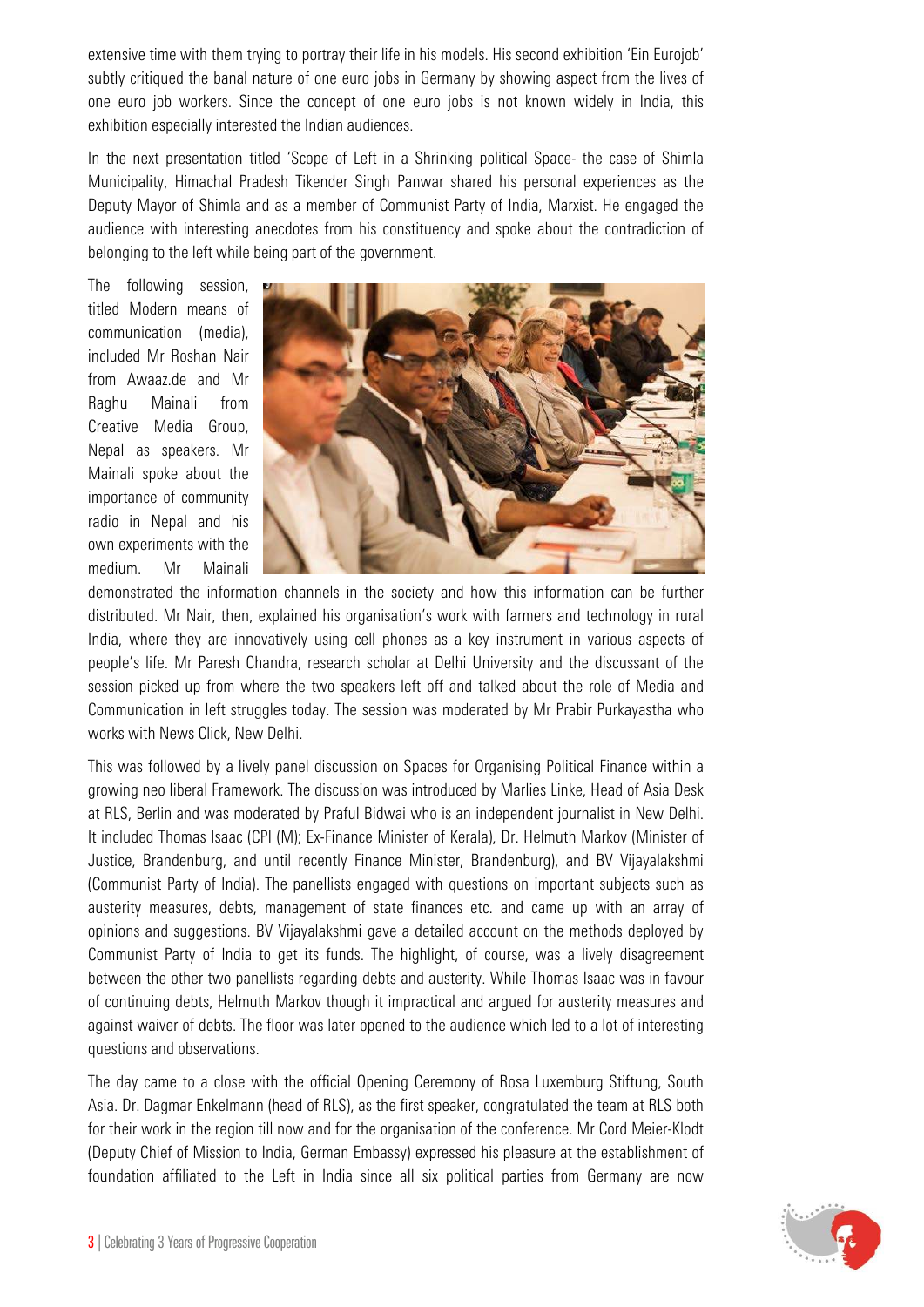represented in India. He welcomed RLS, South Asia as the 'new kid on the block' and said he eagerly anticipated its future activities. Professor Achin Vanaik (Retired Professor, Delhi University) also lauded the work done till now by RLS, South Asia and also posed several future possibilities of further work and Cooperation. One of them being actively promoting nuclear disarmament in the region, an issue which is close to his heart and of no mean significance for people. Dr. Carsten Krinn, the regional representative at RLS, South Asia, then proceeded to tell the audience about the process of building up the South Asia office in New Delhi and thanked the people and organisations that had played a key role in this process.

The last day was opened by theatre person Moloyshree Hashmi who spoke about the works and objectives of her organisation Jan Natya Manch (JANAM), which is a group of self-trained actors and has to its credit more than 7,500 performances of about 100 street and proscenium plays across 140 towns and cities of India. She said that the Indian Progressive Theatre Association served as a predecessor and an inspiration for JANAM and also told the audience about the organisation's founder Safdar Hashmi. Moving on to the present, Ms Hashmi narrated the experiences at "May Day Bookstore" and "Studio Safari", newly created Left spaces in Shadipur, Delhi. She spoke about the overwhelming response of left and progressive but non-left contributors who gauged the importance of such spaces and supported them from the very beginning. As a response to her presentation, Mr Yogendra Shahi from Centre for Nepal Studies elaborated on the experiences of his organisation as a left actor in rural Nepal. The next session saw a fascinating presentation by Stefan Nadolny and Frank Aßman called Liberating space in an urban context. The two shared information about Peter Weiss Haus in Rostock, Germany of which they are founder members and shared insights into the workings of the space. They started with how they acquired the historically very meaningful space and went on to fully renovate it. Peter Weiss Haus provides an umbrella space to many people belonging to several strands in the Left. It undertakes different kinds of cultural activities and host a Café and beer garden in its premises. Citing a similar endeavour, Brother Varghese Theckanath from Montfort Social Institute, Hyderabad made a presentation on the process of building up the institute and its activities. The institute is a resource centre to train and promote engagement in issues of sustainable development and human rights among a wide variety of partners and collaborators.

This was followed by a presentation titled Women Centre supporting Workers at a free trade zone by Padmini Weersuriya and Nimalka Fernando which dealt with the visions, aims and principles of Women's Centre, Sri Lanka. Women's Centre endeavours for a society that ensures the dignity, equality and rights of women and wants to rally and organize working women and other oppressed women, moreover building a women's leadership that can independently overcome the opposition and challenges that they face. Dr. Rajani Kunamneni from Chandrashekhar Rao Foundation responded with her presentation on her organisation's work. The CR Foundation, Hyderabad provides several facilities like a home for the aged, a research centre, women welfare centres and vocational training institutes.

Nimalka Fernando and Mohan Mani from Centre for Workers Management then summed up the approaches of the local political centres. Making a very important observation, Mr Mani said about the presentations before him that these smaller organisations, though small in size, play a key role in filling up the gap between government activities and the grassroots. They are vital in the day to day lives of the people in their own local areas of work.